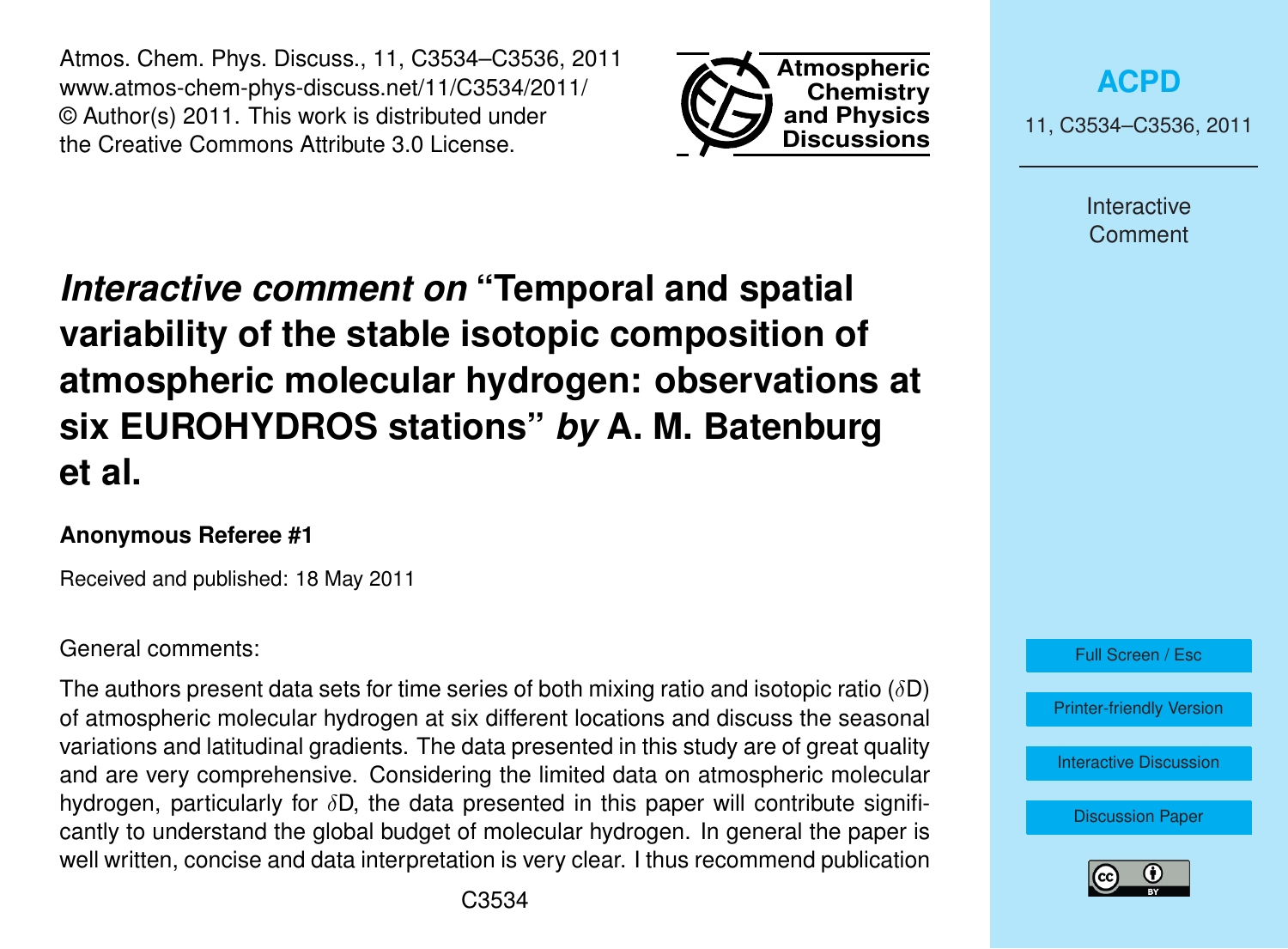without major revisions.

Specific comments:

Page 10091, line 14: Could you provide more information about sampling? Did you preevacuate the glass flask and fill air sample or did you flush the flask several times with air sample? What's the initial pressure in the glass flasks after the sampling? Did you wrap the flask with something such as aluminum foil to prevent photochemical production since CH4/VOC oxidation is H2 source?

Page 10092, line 1: Have you tested the stability of H2 in the glass flask since "several months passed between sample collection and isotope analysis"? What's the initial pressure in the glass flasks before isotope analysis?

Page 10093, line 14: What's the  $\delta$ D value of the blank? If it is very different from that of the air samples, the 4% blank signal will have a significant impact on the results. Is this blank always taken into account and subtracted from the air sample signal?

Page 10094, line 18: Is there any criteria used to determine the outliers instead of "visual inspection"? Sometimes special local events such as wildfires could give a very strong signal.

Page 10095, line 22: VOC oxidation also has a seasonal variation. Will this contribute the seasonal variations of the signals at Alert except for the combustion source and removal processes? For example, in winter, H2 accumulates from depleted combustion source and contribution from VOC oxidation (enriched source) is very small, thus leading to the H2 peak and  $\delta$ D minimum in spring.

Page 10099, line 21-22: I am not sure if it is appropriate to compare the amplitude in the harmonic fit at Cape Verde with that at Mace Head and Alert. Since it is pointed out that "This is in contrast to the TM5 model results (Pieterse et al., 2011) where the seasonal variation in  $\delta(D)$  at Cape Verde is somewhat smaller than for Mace Head and Alert" and "The harmonic fit does not seem to underestimate the amplitudes as it does for

11, C3534–C3536, 2011

Interactive Comment



[Printer-friendly Version](http://www.atmos-chem-phys-discuss.net/11/C3534/2011/acpd-11-C3534-2011-print.pdf)

[Interactive Discussion](http://www.atmos-chem-phys-discuss.net/11/10087/2011/acpd-11-10087-2011-discussion.html)

[Discussion Paper](http://www.atmos-chem-phys-discuss.net/11/10087/2011/acpd-11-10087-2011.pdf)